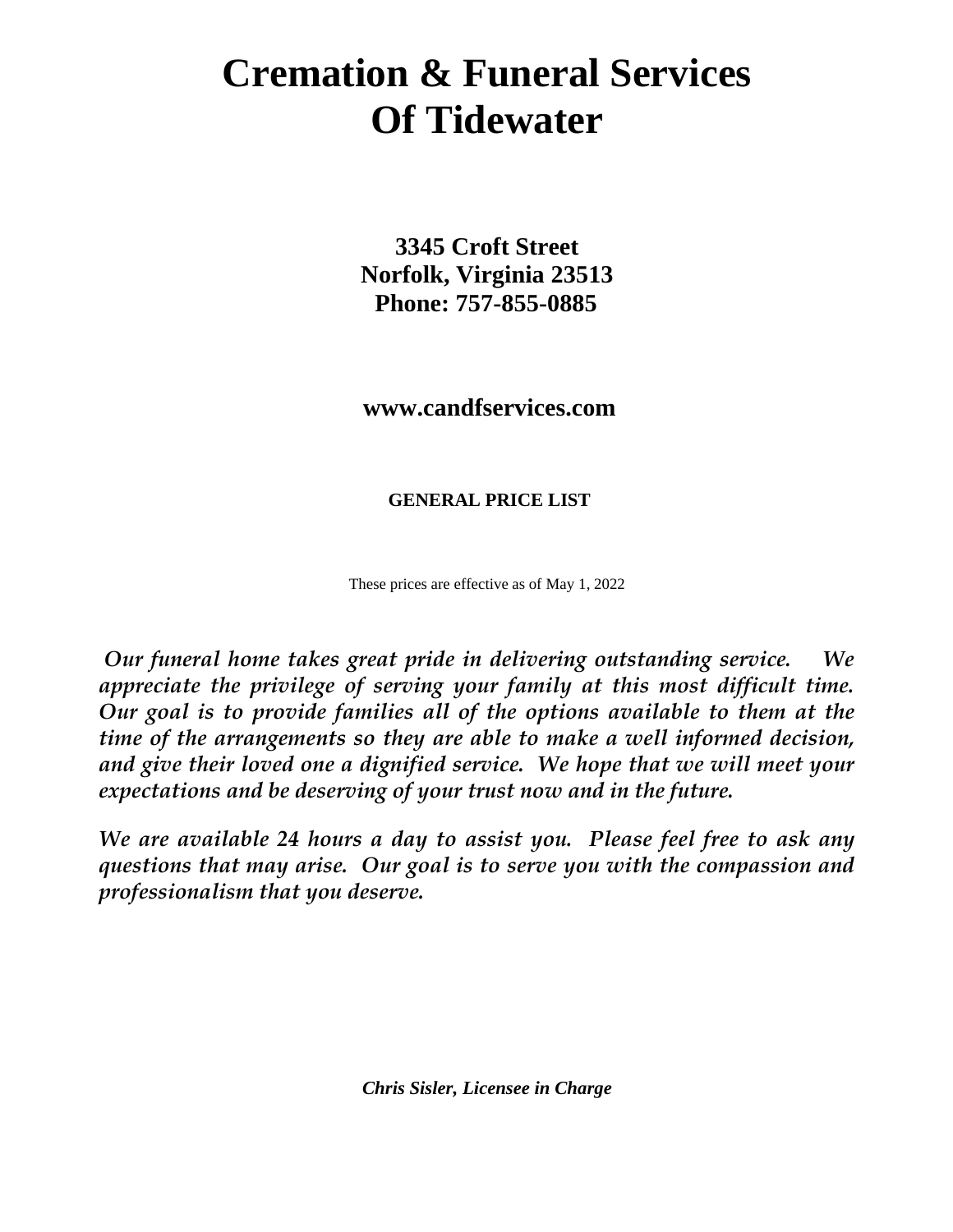## **BURIAL & CREMATION PLANS**

| <b>Traditions Plan</b>                                                                                                                                                                                                                                                                                                                                                                                                                         | <b>Family Celebration</b>                                                                                                                                                                                                                                                                                                                                                                                                                                                                                                                                              |
|------------------------------------------------------------------------------------------------------------------------------------------------------------------------------------------------------------------------------------------------------------------------------------------------------------------------------------------------------------------------------------------------------------------------------------------------|------------------------------------------------------------------------------------------------------------------------------------------------------------------------------------------------------------------------------------------------------------------------------------------------------------------------------------------------------------------------------------------------------------------------------------------------------------------------------------------------------------------------------------------------------------------------|
| This plan includes the basic services of funeral director<br>and staff, local transfer of deceased to the funeral home,<br>embalming, other preparation of the deceased, funeral<br>coach, other automotive equipment, private family<br>goodbye limited to 10 people for 30 minutes, use of<br>equipment and staff for church or graveside service,<br>stainless steel casket with velvet interior, personalized<br>memorial package.         | This plan includes the basic services of funeral director<br>and staff, local transfer of deceased to the funeral home,<br>embalming, other preparation of the deceased, other<br>automotive equipment, priority cremation, crematory fee,<br>delivery or mailing of cremains, filing of required<br>documents and permits, process private insurance/VA<br>paperwork, arrangements with state or national cemetery,<br>use of facilities and staff for public visitation, use of<br>equipment and staff for local funeral ceremony, and<br>standard memorial package. |
| Itemization Total: \$12,020.00<br>Plan Savings: \$1,545.00<br>Total Price: \$10,475.00                                                                                                                                                                                                                                                                                                                                                         | Itemization Total: \$8,695.00<br>Plan Saving: \$3,200.00<br>Total Price: \$5,495.00                                                                                                                                                                                                                                                                                                                                                                                                                                                                                    |
| <b>Tribute Plan</b>                                                                                                                                                                                                                                                                                                                                                                                                                            | <b>Family Goodbye</b>                                                                                                                                                                                                                                                                                                                                                                                                                                                                                                                                                  |
| This plan includes the basic services of funeral director<br>and staff, local transfer of deceased to the funeral home,<br>embalming, other preparation of the deceased, funeral<br>coach, other automotive equipment, use of equipment and<br>staff for graveside or chapel service, private family<br>goodbye limited to 10 people for 30 minutes, personalized<br>memorial package, 18 gauge steel caskets with velvet<br>interior.         | This plan includes the basic services of funeral director<br>and staff, local transfer of deceased to the funeral home,<br>other preparation of the deceased, refrigeration, sanitary<br>care, crematory fee, filing of required documents and<br>permits, process private insurance/VA paperwork,<br>arrangements with state or national cemetery, other<br>automotive equipment, private family goodbye limited to<br>10 people for 30 minutes, priority cremation, delivery or<br>mailing of cremains.                                                              |
| Itemization Total: \$11,345.00 Plan Savings: \$1,350.00<br>Total Price: \$9,995.00                                                                                                                                                                                                                                                                                                                                                             | Itemization Total: \$7,145.00<br>Plan Savings: \$3,600.00<br>Total Price: \$3,545.00                                                                                                                                                                                                                                                                                                                                                                                                                                                                                   |
| <b>Standard Plan</b>                                                                                                                                                                                                                                                                                                                                                                                                                           | <b>Simple Cremation</b>                                                                                                                                                                                                                                                                                                                                                                                                                                                                                                                                                |
| This plan includes the basic services of funeral director<br>and staff, local transfer of deceased to the funeral home,<br>embalming, other preparation of the deceased, funeral<br>coach, other automotive equipment, use of equipment and<br>staff for graveside or chapel service, private family<br>goodbye limited to 10 people for 30 minutes, standard<br>memorial package, 20 gauge gasketed casket in pink,<br>white, blue or silver. | This plan includes the basic services of funeral director<br>and staff, local transfer of deceased to the funeral home,<br>refrigeration, priority cremation and crematory fee.<br>Itemization Total: \$4,445.00<br>Plan Savings: \$2,950.00                                                                                                                                                                                                                                                                                                                           |
| Itemization Total: \$9,870.00<br>Plan Savings: \$1,345.00<br>Total Price: \$8,525.00                                                                                                                                                                                                                                                                                                                                                           | Total Price: \$1,495.00                                                                                                                                                                                                                                                                                                                                                                                                                                                                                                                                                |
| <b>Graveside Burial</b>                                                                                                                                                                                                                                                                                                                                                                                                                        | <b>Direct Cremation</b>                                                                                                                                                                                                                                                                                                                                                                                                                                                                                                                                                |
| This plan includes the basic services of funeral director<br>and staff, local transfer of deceased to the funeral home,<br>embalming, other preparation of the deceased, funeral<br>coach, other automotive equipment, use of equipment and<br>staff for graveside service, standard memorial package, 20<br>gauge casket-brown or gray (no gasket).                                                                                           | This plan includes the basic services of funeral director<br>and staff, local transfer of deceased to the funeral home,<br>filing of required documents, crematory fee.                                                                                                                                                                                                                                                                                                                                                                                                |
|                                                                                                                                                                                                                                                                                                                                                                                                                                                |                                                                                                                                                                                                                                                                                                                                                                                                                                                                                                                                                                        |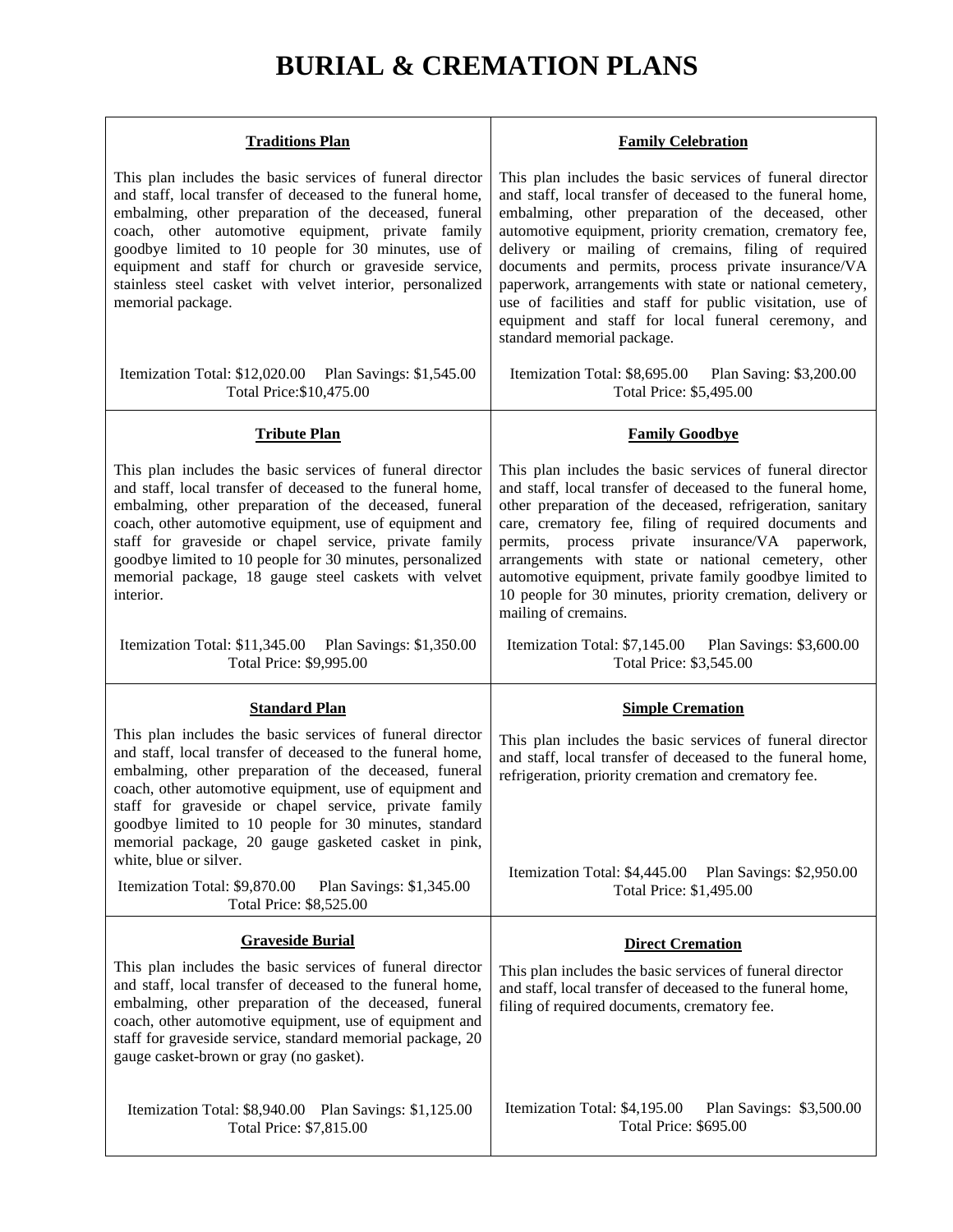The goods and services shown below are those we can provide to our customers. You may choose only the items you desire. **However, any funeral arrangements you select will include a charge for our basic services and overhead.**  If legal or other requirements mean you must buy any items you did not specifically ask for, we will explain the reason in writing on the statement we provide describing the funeral goods and services you selected. Certain funeral services may be provided off-premises by other funeral service providers. Certain funeral services may be provided off-premises by other funeral service providers.

### *ITEMIZED SERVICES OF FUNERAL DIRECTOR AND STAFF:*

#### **PROFESSIONAL SERVICES**

#### **A. BASIC SERVICES OF FUNERAL DIRECTOR AND STAFF \$2,850.00**

Our charge for the services of funeral director and staff includes, but is not limited to, staff to respond to initial requests for service, arrangement conference with family or responsible party, coordination with cemetery, crematory or other parties involved with the final disposition of the deceased, preparation and filing of necessary notices, authorization and permits, sheltering of remains.

(This fee for our basic services and overhead will be added to the total cost of the funeral arrangements you select. This fee is already included in our charges for direct cremations, immediate burials, and forwarding or receiving remains.)

Weekend and holiday arrangement conference fee: **\$300.00**

#### **B. EMBALMING \$1175.00**

Embalming is not required by law. Embalming may be necessary, however, if you select certain funeral arrangements, such as a funeral with viewing. If you do not want embalming, you usually have the right to choose an arrangement that does not require you to pay for it, such as direct cremation or immediate burial.

Attention: Individuals who have an autopsy or organ donation add \$150.

| C. | <b>OTHER PREPARATION OF THE DECEASED</b><br>Includes limited restoration, cosmetology and dressing of the deceased.                                                                                                                  | \$375.00                                     |
|----|--------------------------------------------------------------------------------------------------------------------------------------------------------------------------------------------------------------------------------------|----------------------------------------------|
|    | Attention: Individuals who require special restoration add \$150.<br>* Use of refrigeration.<br>* Holding fee beyond 14 days<br>* Removal of heart pacemaker for cremation<br>* Use of room for autopsy or outside medical procedure | \$250.00<br>\$250.00<br>\$250.00<br>\$395.00 |
|    | <b>Sanitary Care</b> (Included with embalming) Removing external medically placed items, washing and<br>disinfecting the unembalmed deceased.                                                                                        | \$400.00                                     |
| D. | <b>HAIRDRESSER</b>                                                                                                                                                                                                                   | \$75.00                                      |
|    | FACILITIES (INCLUDES STAFF SERVICES, COORDINATION, AND SUPERVISION)                                                                                                                                                                  |                                              |
| Е. | USE OF FACILITIES, EQUIPMENT AND STAFF FOR VISITATION (per day)                                                                                                                                                                      | \$475.00                                     |
| F. | PRIVATE FAMILY GOODBYE<br>For 10 people, 30 minutes, at the funeral home. Under special circumstances, such as embalming<br>may be required)                                                                                         | \$375.00                                     |
| G. | USE OF EQUIPMENT AND STAFF FOR FUNERAL CEREMONY<br>(At our facility or at another location.)                                                                                                                                         | \$550.00                                     |
| Η. | USE OF EQUIPMENT AND STAFF FOR MEMORIAL SERVICES<br>(At our facility or at another location.)                                                                                                                                        | \$550.00                                     |
| I. | USE OF EQUIPMENT AND STAFF FOR GRAVESIDE OR CHAPEL SERVICE                                                                                                                                                                           | \$500.00                                     |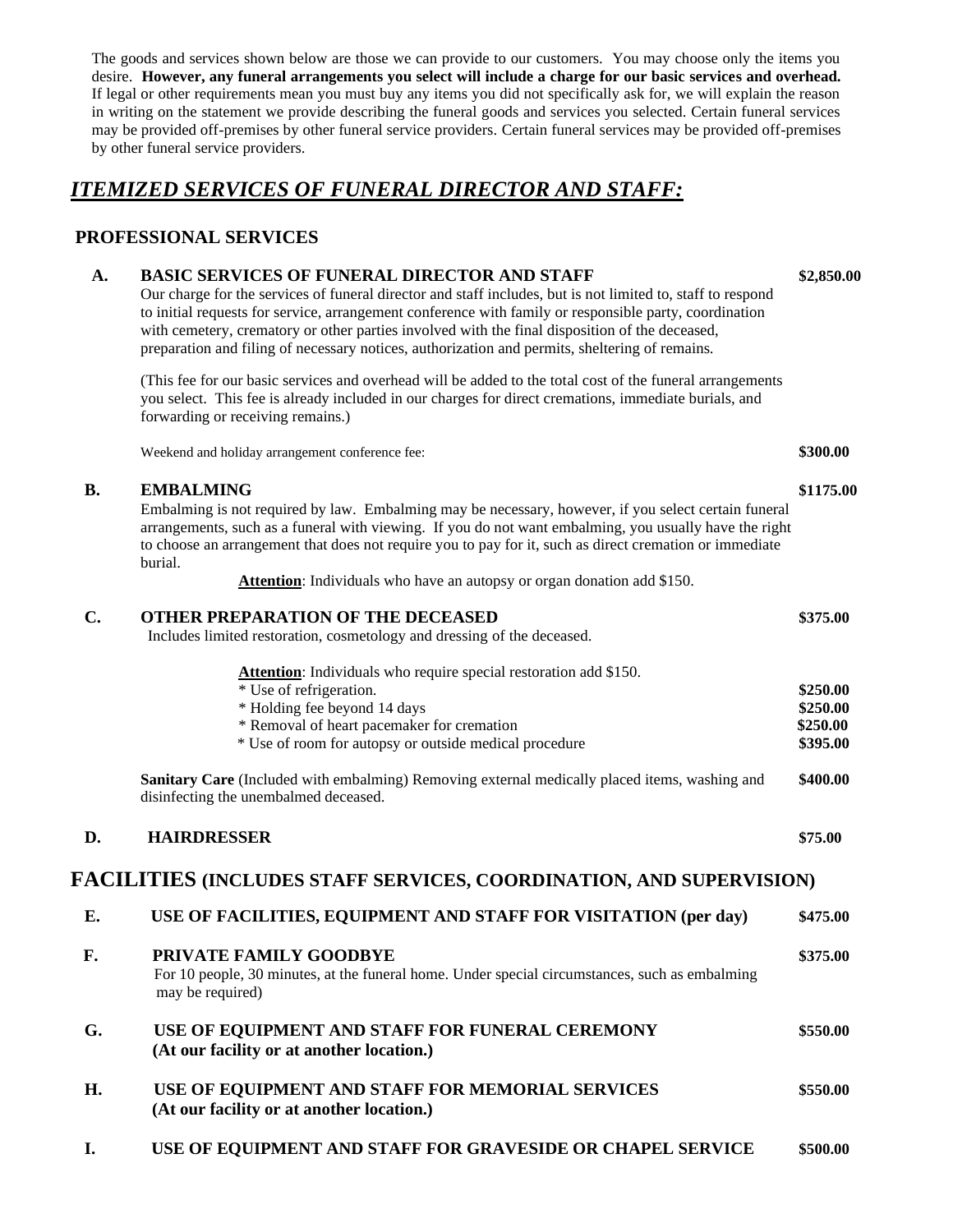#### **AUTOMOTIVE**

(A charge of \$2.85 per mile one-way will be charged for all vehicles outside 25-mile radius.)

| J. | <b>TRANSFER OF DECEASED TO FUNERAL HOME</b><br>Attention: First staff member included. Each additional staff member required, add \$100.00 |                              |                    | \$595.00   |
|----|--------------------------------------------------------------------------------------------------------------------------------------------|------------------------------|--------------------|------------|
| К. | <b>FUNERAL COACH</b> (per use)                                                                                                             |                              |                    | \$375.00   |
|    | <b>FAMILY LIMOUSINE</b> (\$75 PER HOUR OVER 3 HOURS)                                                                                       |                              | \$300.00           |            |
| M. | <b>OTHER AUTOMOTIVE EQUIPMENT</b>                                                                                                          |                              |                    | \$300.00   |
| N. | <b>TRANSPORT TO OR FROM THE AIRPORT</b>                                                                                                    |                              |                    | \$375.00   |
|    | FORWARDING OF REMAINS TO ANOTHER FUNERAL HOME                                                                                              |                              |                    |            |
|    | Itemized price: \$4,620.00                                                                                                                 | Discount allowed: \$2,230.00 | Funeral home price | \$2,390.00 |

Our charge for this service includes basic services of funeral director and staff, transfer of deceased to funeral home, and embalming. This charge does not include the funeral coach, merchandise, other preparation of the deceased, visitation, ceremony, transportation to airport, or shipping charges.

#### **RECEIVING REMAINS FROM ANOTHER FUNERAL HOME**

Itemized price: \$3,225.00 Discount allowed: \$835.00 Funeral home price: **\$2,390.00** Our charge for this service includes basic services of funeral director and staff, and funeral coach to local cemetery. This charge does not include, merchandise, visitation, ceremony, transportation from airport, or shipping charges.

#### **DIRECT CREMATION** (Range from \$695.00 to \$8,440.00)

The charge for a direct cremation includes transfer of deceased to funeral home, basic services of funeral director and staff and cremation. This charge does not include the use of facilities and staff for any visitation or ceremony, public or private, prior to the cremation, or the required fee for the medical examiners cremation certificate. State and local laws do not require a casket for direct cremation.

If you want to arrange a direct cremation, you can use an alternative container. Alternative containers encase the body and can be made of materials like fiberboard or composition materials (with or without an outside covering.) The containers we provide are fiberboard or cardboard.

|    | A. Expedited Direct Cremation with container provided by purchaser                         |                              |                     |            |
|----|--------------------------------------------------------------------------------------------|------------------------------|---------------------|------------|
|    | Itemized price: \$4,445.00                                                                 | Discount allowed: \$2,950.00 | Funeral home price: | \$1,495.00 |
|    | B. Direct Cremation with cardboard alternative container –only required service provided   |                              |                     |            |
|    | Itemized price: \$4,545.00                                                                 | Discount allowed: \$3,550.00 | Funeral home price: | \$995.00   |
| C. | Direct Cremation with container provided by the purchaser – only required service provided |                              |                     |            |
|    | Itemized price: \$4,195.00                                                                 | Discount Allowed: \$3,500.00 | Funeral home price: | \$695.00   |
|    | D. Direct Cremation with Trayview Cremation Container – only required service provided     |                              |                     |            |
|    | Itemized price: \$4,590.00                                                                 | Discount Allowed: \$3,550.00 | Funeral home price: | \$1,040.00 |
|    | E. Direct Cremation with Pembroke Cherry Casket – only required service provided           |                              |                     |            |
|    | Itemized price \$11,990.00                                                                 | Discount Allowed: \$3,550.00 | Funeral home price: | \$8,440.00 |
|    | F. Crematory Charge                                                                        |                              |                     | \$750.00   |
|    | G. Medical Examiner's cremation certificate                                                |                              |                     | \$100.00   |

#### **IMMEDIATE BURIAL SERVICES** (Range from \$3,820 to \$14,820.00)

The charge for immediate burial includes basic services of funeral director and staff, transfer of deceased to funeral home, and funeral coach to local cemetery. This charge does not include the use of facilities and staff for any visitation or ceremony, public or private, prior to burial.

|    | A. Immediate burial with container provided by the purchaser    |                     |             |
|----|-----------------------------------------------------------------|---------------------|-------------|
|    |                                                                 | Funeral home price: | \$3,820.00  |
|    | <b>B.</b> Immediate burial with cardboard alternative container |                     |             |
|    |                                                                 | Funeral home price: | \$4,070.00  |
| C. | Immediate burial with a cloth covered hardboard casket          |                     |             |
|    |                                                                 | Funeral home price: | \$4,815.00  |
|    | D. Immediate burial with a casket purchased at the funeral home |                     |             |
|    | (plus cost of casket)                                           | Funeral home price: | \$3,820.00  |
| E. | <b>Immediate burial with Classic Gold Casket</b>                |                     |             |
|    |                                                                 | Funeral home price: | \$14,820.00 |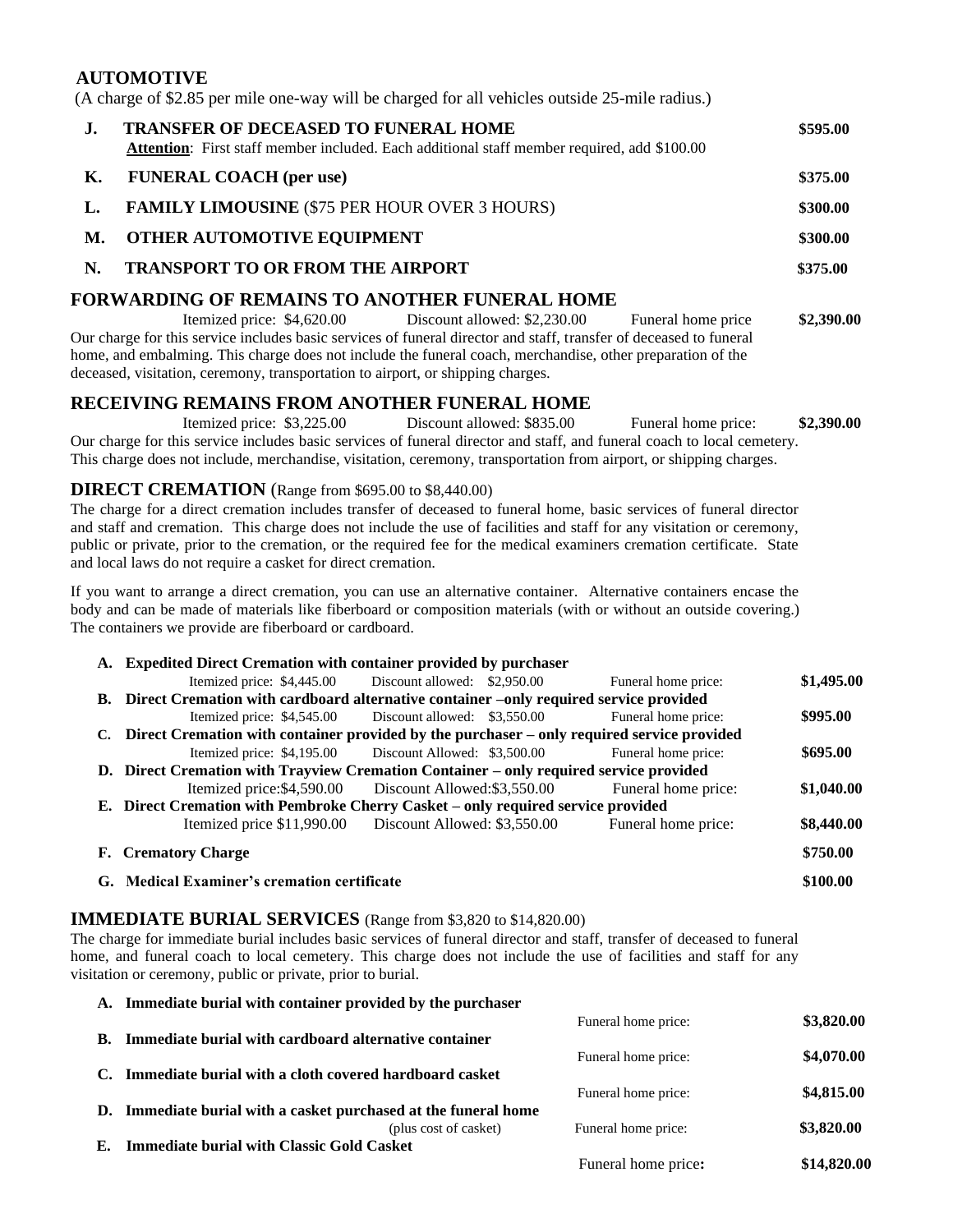| (A complete price list will be provided at the funeral home)                                                                                                                                                                                                               |                                      |
|----------------------------------------------------------------------------------------------------------------------------------------------------------------------------------------------------------------------------------------------------------------------------|--------------------------------------|
|                                                                                                                                                                                                                                                                            |                                      |
| (A complete price list will be provided at the funeral home)                                                                                                                                                                                                               |                                      |
| State or local law does not require you to buy a container to surround the casket in the grave.                                                                                                                                                                            |                                      |
| However, many cemeteries require that you have such a container so that the grave will not sink in.                                                                                                                                                                        |                                      |
| Either a grave liner or a burial vault will satisfy these requirements.                                                                                                                                                                                                    |                                      |
|                                                                                                                                                                                                                                                                            |                                      |
| (A complete price list will be provided at the funeral home)                                                                                                                                                                                                               |                                      |
|                                                                                                                                                                                                                                                                            |                                      |
| (A complete price list will be provided at the funeral home)                                                                                                                                                                                                               |                                      |
|                                                                                                                                                                                                                                                                            |                                      |
| (A complete price list will be provided at the funeral home)                                                                                                                                                                                                               |                                      |
|                                                                                                                                                                                                                                                                            |                                      |
|                                                                                                                                                                                                                                                                            |                                      |
| Administrative fee when no other services provided                                                                                                                                                                                                                         |                                      |
| disinterment and or re-interment. This fee does not include court costs or legal fees if necessary.<br>All cemetery and vault company charges are additional.<br>This fee is for the Funeral Director to be present, to oversee and direct the process of the disinterment | \$400.00                             |
| and/or re-interment.                                                                                                                                                                                                                                                       |                                      |
|                                                                                                                                                                                                                                                                            | \$100.00                             |
|                                                                                                                                                                                                                                                                            | \$145.00-\$195.00                    |
|                                                                                                                                                                                                                                                                            | \$425.00                             |
|                                                                                                                                                                                                                                                                            | \$175.00-\$275.00                    |
|                                                                                                                                                                                                                                                                            | \$100.00                             |
|                                                                                                                                                                                                                                                                            | \$200.00                             |
|                                                                                                                                                                                                                                                                            | \$300.00                             |
|                                                                                                                                                                                                                                                                            | \$15.00                              |
|                                                                                                                                                                                                                                                                            | \$30.00                              |
|                                                                                                                                                                                                                                                                            | \$20.00                              |
|                                                                                                                                                                                                                                                                            |                                      |
|                                                                                                                                                                                                                                                                            | \$100.00                             |
|                                                                                                                                                                                                                                                                            |                                      |
|                                                                                                                                                                                                                                                                            | \$175.00-\$450.00<br>\$165.00-Market |